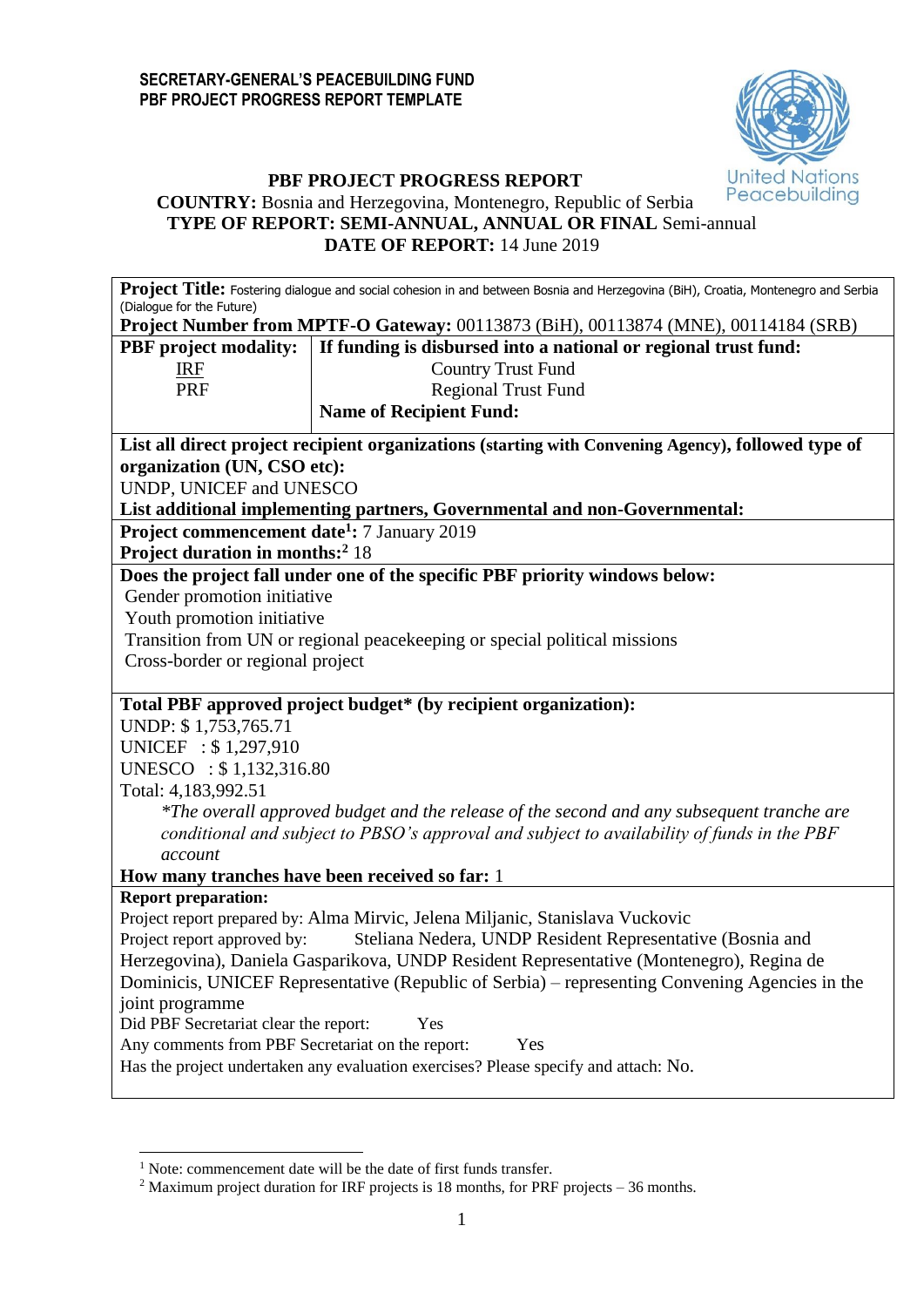### *NOTES FOR COMPLETING THE REPORT:*

- *Avoid acronyms and UN jargon, use general / common language.*
- *Be as concrete as possible. Avoid theoretical, vague or conceptual discourse.*
- *Ensure the analysis and project progress assessment is gender and age sensitive.*

#### **PART 1: RESULTS PROGRESS**

#### **1.1 Overall project progress to date**

Briefly explain the **status of the project** in terms of its implementation cycle, including whether all preliminary/preparatory activities have been completed (1500 character limit):

The project is on track. Launched in January across all countries, teams proceeded with recruitments of staff, while appointment of overall coordinator (convened by UNDP BiH) is expected in the first half of June. The technical project teams met in Sarajevo on 3-4 April to agree on the Communications Strategy, complete the Joint Annual Work Plan, discuss all components of the joint project and agree on approach for the first set of activities. Institutional partners in the Joint Programme Board were nominated by the Offices of the Presidency and the Foreign Ministry with the first meeting held in Sarajevo on 10 April. The Board approved the Joint Annual Work Plan, Communications Strategy, Terms of Reference for its work and selected the project's logo. Recognizing the complexity of multi-country and multi-agency joint programmes, the Board also recommended to all teams to recalibrate project plans to a 24 instead of 18-month timeline. Accordingly, the Convening Agency will be submitting a no-cost extension request, in compliance with established procedures. The UN-based methodologies for capacity building of all target groups were mapped, informing various curricula under preparation with partners in CSO and academia. All countries agreed on a common approach to the organization of youth dialogues. The joint project was presented in Podgorica in January at a meeting of PBF-funded joint projects in the region, determining synergies, especially with the UN Albania joint project.

Considering the project's implementation cycle, please **rate this project's overall progress towards results to date**: on track

In a few sentences, summarize **what is unique/ innovative/ interesting** about what this project is trying/ has tried to achieve or its approach (rather than listing activity progress) (1500 character limit).

Within the multifaceted realm of social cohesion, this joint project works primarily at the level of social relations, connecting different (ethnic) groups in the three countries on common issues, providing space for constructive dialogue, enhancing impetus towards activism and solidarity by enabling action on common social cohesion priorities. The joint project embeds the community consultative mechanism through dialogue platforms, piloted in DFF I and DFF II at local level. They are a novelty across the three countries and will allow for broad-based identification of social cohesion priorities within and across countries. Additionally, adolescents and youth will be, for the first time, brought together in bilateral and trilateral teams at Innovation Lab events to propose and jointly implement community actions they find relevant for improved social cohesion.

In a few sentences summarize **major project peacebuilding progress/results** (with evidence), which PBSO can use in public communications to highlight the project (1500 character limit):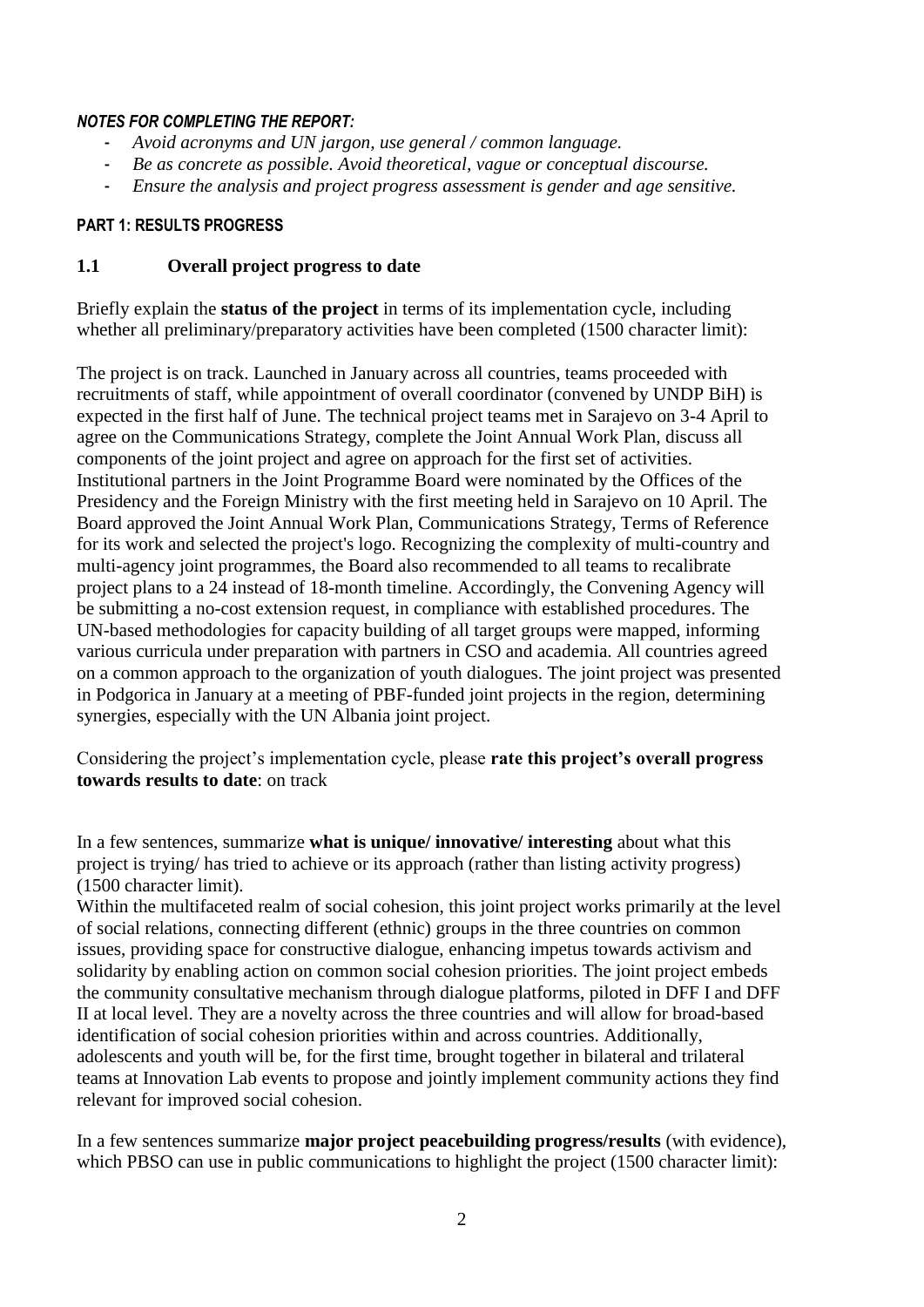In a few sentences, explain how the project has made **real human impact**, that is, how did it affect the lives of any people in the country – where possible, use direct quotes that PBSO can use in public communications to highlight the project (1500 character limit):

On 30 March, 150 youth from all over Serbia attended a workshop on mobile journalism for social cohesion, 'Point of YOU', organized by UNICEF Serbia. They learned about innovative methods of communicating and reporting in their communities – using primarily their mobile phones – gained new skills, and improved critical thinking and empathy. Spozhmai Aqtash, a fifteen-year-old girl from Afghanistan, temporarily accommodated at the Asylum Centre in Krnjaca, explained she wanted to report about the right to education of refugee children. "I have often recorded my surroundings in the refugee camp to have memories, but I have never posted anything. Now I see that I don't need a professional camera and microphone to show the world what I do and what I'm interested in", she said Spozhmai. Biljana Stojkovic, from Subotica, broadcasted live from the workshop. She has already used social media to talk about topics that matter to her generation. As a mobile journalist, she wants to address mental health issues. "I would encourage others to share difficult moments with their followers, even though they would risk getting fewer likes that way."

If the project progress assessment is **on-track**, please explain what the key **challenges** (if any) have been and which measures were taken to address them (1500 character limit). One of the key challenges for this joint project is ensuring strategic coherence of approach across main components, delivering and communicating as one rather than as individual agencies, while recognizing the need for country-specific interventions based on context. The teams are frequently in contact through coordinators or specialized staff where M&E and communications components are concerned. All joint documents are consulted broadly among all teams which is time consuming, but necessary, to reach a levelled understanding. In BiH, the national and multi-country streams are moving in parallel, with limited project staff available from all agencies. To mitigate time and resource issues, the two projects are handled jointly at technical and senior management meetings.

From the peacebuilding perspective, the ability to ensure that our high-level counterparts are moving in the same direction and pace is challenging and time consuming, with various negative narratives and rhetoric impacting the region. Finally, although this joint project has planned for activities in Croatia; the efforts in early 2019 to advocate for their endorsement, coupled with the limited availability of institutional political partners, contributed to start-up delays.

If the assessment is **off-track**, please list main reasons/ **challenges** and explain what impact this has had/will have on project duration or strategy and what **measures** have been taken/ will be taken to address the challenges/ rectify project progress (1500 character limit):

Please attach as a separate document(s) any materials highlighting or providing more evidence for project progress (for example: publications, photos, videos, monitoring reports, evaluation reports etc.). List below what has been attached to the report, including purpose and audience. 1. Joint Progress Monitoring Platform (Excel Sheet)

- 2. Photos from the mobile journalism for youth, RAD Alumni and youth dialogue events
- 3. News story on mobile journalism event
- 4. Joint M&E Plan
- 5. 1st Joint Programme Board Meeting Minutes
- 6. Communications Strategy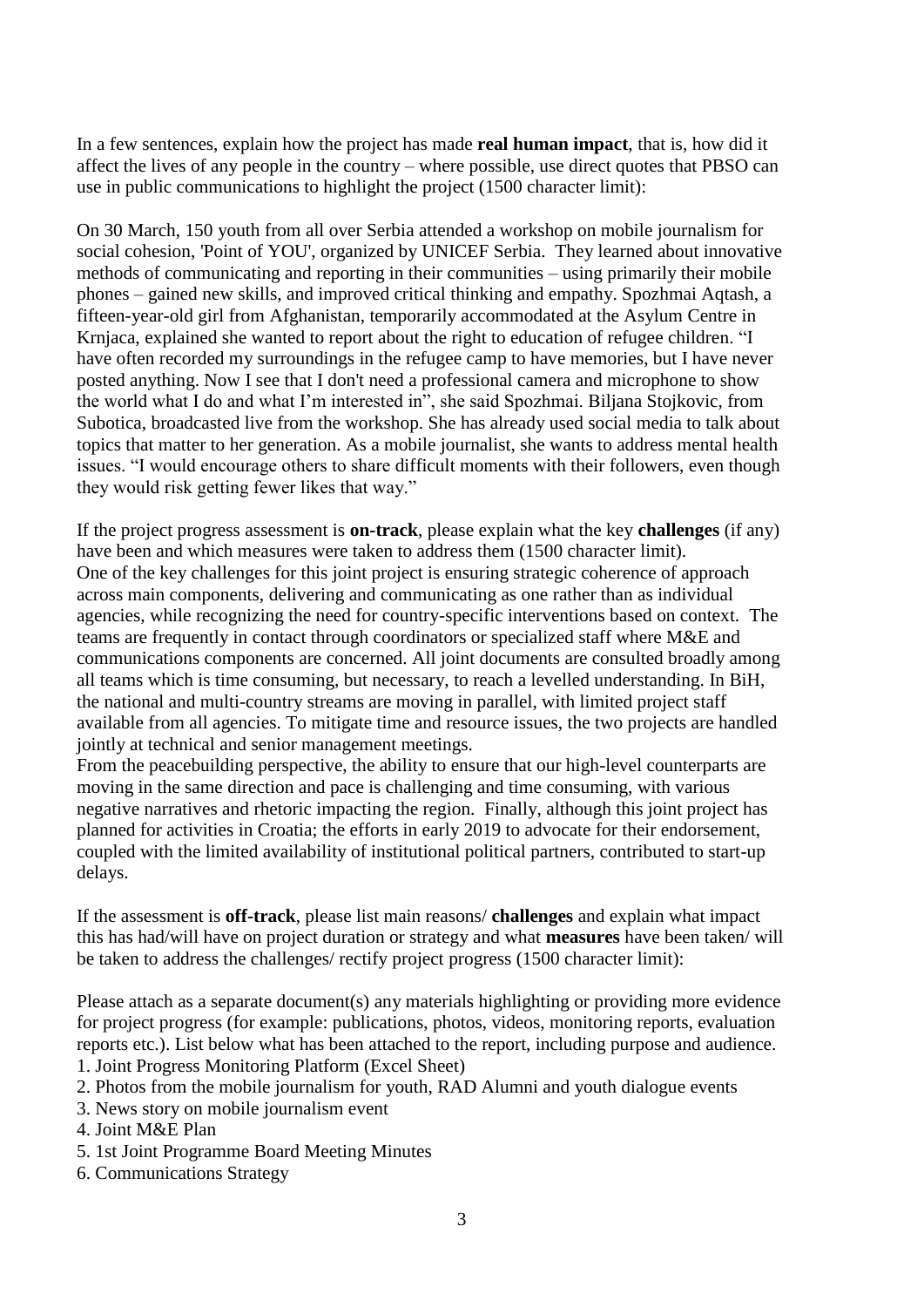## **1.2 Result progress by project outcome**

*The space in the template allows for up to four project outcomes. If your project has more approved outcomes, contact PBSO for template modification.*

**Outcome 1:** Stability and trust in the region, and especially in Bosnia and Herzegovina, are enhanced.

## **Rate the current status of the outcome progress:**

**Progress summary:** *Describe main progress under this Outcome made during the reporting period (for June reports: January-June; for November reports: January-November; for final reports: full project duration), including major output progress (not all individual activities). If the project is starting to make/ has made a difference at the outcome level, provide specific evidence for the progress (quantitative and qualitative) and explain how it impacts the broader political and peacebuilding context. Where possible, provide specific examples of change the project has supported/ contributed to as well as, where available and relevant, quotes from partners or beneficiaries about the project and their experience. (3000 character limit)?* 

In Bosnia and Herzegovina, UNDP is coordinating the selection of an external communications agency which will provide PR and communications support to the project. Four youth dialogue events will take place from late June, using a common methodological approach prepared and shared by UNDP. A learning webinar on social cohesion will be organized for all teams in late June. UNICEF and UNESCO are jointly working with the Faculty of Political Sciences to implement teacher training and media literacy with youth. RYCO?

In Montenegro, NGO partner has been selected to deliver social and emotional skills curriculum (focusing on empathy, tolerance and trust) in 9 schools from all 3 regions. Given advanced experience of UNICEF Montenegro with implementing UPSHIFT (platform empowering youth to build skills and opportunities through social innovation and entrepreneurship), it has delivered a Training of Trainers for UNICEF in Serbia with training for BiH team planned for July. This joint project will feature, for the first time, the organization of bilateral and trilateral UPSHIFT youth workshops. UNDP has prepared a one-year long programme for young diplomats from the 3 countries. Through 3 modules, the program will build participants' skills in intercultural communication. Additionally, the training programme for 60 women, focusing on gender equality and participation, social cohesion, advocacy and project design and implementation, has been prepared. UNESCO is in the process of consultations with the implementing partners on the model of implementation and selection of beneficiaries.

In Serbia, 151 young people (109 female, 42 male) participated in a one-day workshop on mobile journalism for social cohesion 'Point of YOU', organized by UNICEF. Their reflections were part of consultations for the Voluntary National Review, to be submitted by the Government of the Republic of Serbia in July 2019. A situation analysis on adolescent and young people is also being conducted to inform policy dialogue and advocacy efforts. Preparation for UPSHIFT workshops and two additional youth dialogue events are underway, with 110 participants already voicing their opinions in the first event. UNICEF will work with the Institute for the Improvement of Education on innovating citizenship education teaching programme in secondary schools. UNDP's CSO partner hosted a meeting of alumna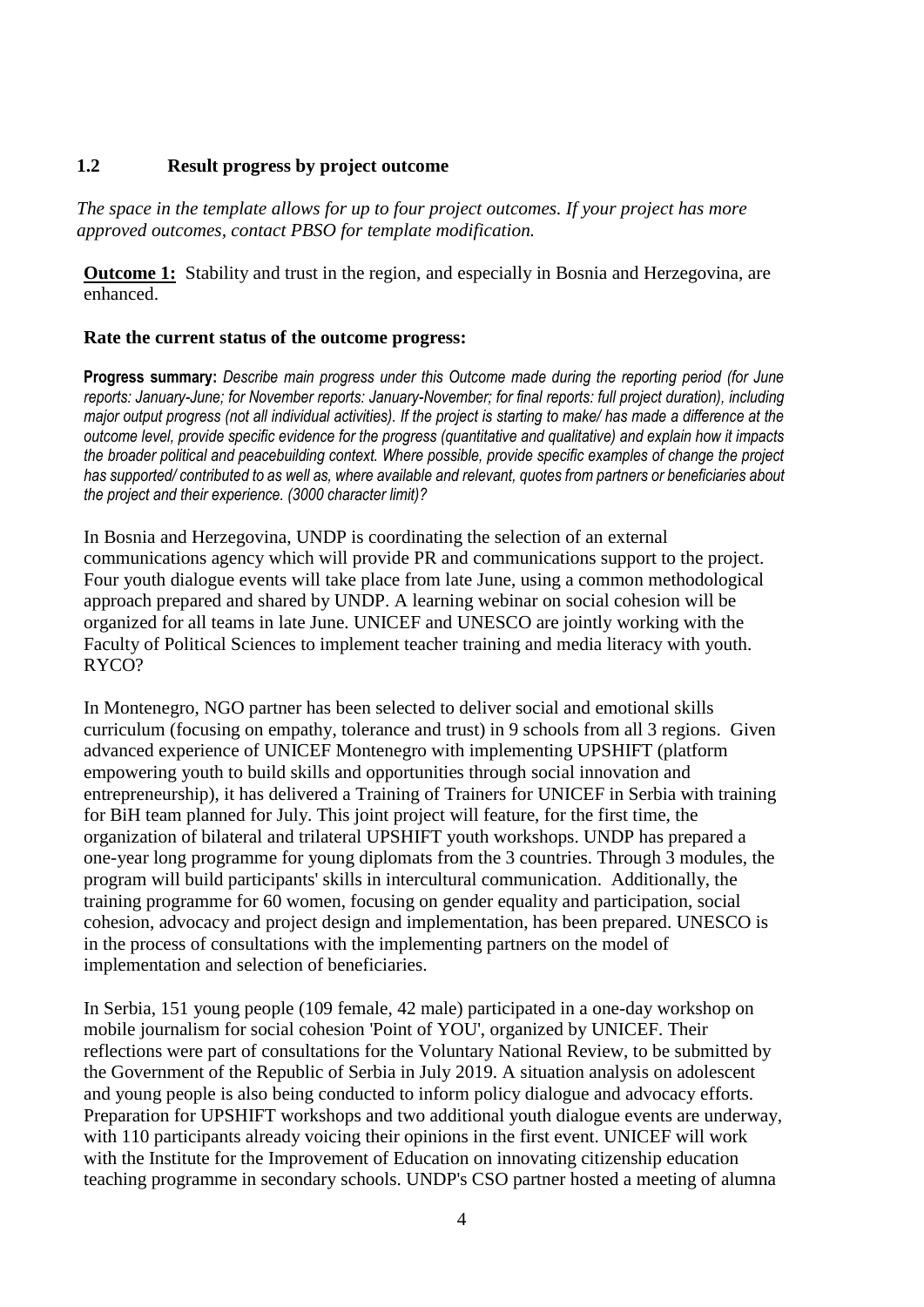regional network which examined barriers to social cohesion among the three countries and identified public policy design (especially youth policies), public advocacy, intercultural learning, conflict transformation as areas requiring intervention at institutional level. UNESCO has consulted with implementing partners on the model of implementation and selection of target groups for learning activities. Additionally, it is working with the responsible ministries on the promotion of Serbia's valuable cultural heritage as a tool to foster inter-cultural dialogue and mutual understanding.

# **Outcome 2:** n/a

## **Rate the current status of the outcome progress:**

**Progress summary:** *(see guiding questions under Outcome 1)* 

## **Outcome 3:** n/a

## **Rate the current status of the outcome progress:**

**Progress summary:** *(see guiding questions under Outcome 1)* 

## **Outcome 4:** n/a

## **Rate the current status of the outcome progress:**

**Progress summary:** *(see guiding questions under Outcome 1)* 

## **1.3 Cross-cutting issues**

| <b>National ownership:</b> How has the<br>national government demonstrated<br>ownership/commitment to the project<br>results and activities? Give specific<br>examples. (1500 character limit) | Across all countries, the Offices of the Presidency and the<br>Ministry of Foreign Affairs have expressed their strong<br>support to the project, reiterated at the Board meeting in<br>April. The institutional partners have recognized the need<br>to form country coordination bodies, broadening the<br>number of government actors (such as ministries of<br>education, culture, youth), involved in steering the project<br>at country level. Additionally, the key institutional<br>partners/Presidency offices agreed to consider the<br>possibility to organize a highly symbolic Dialogue for the<br>Future signing event with the UN Secretary General during |
|------------------------------------------------------------------------------------------------------------------------------------------------------------------------------------------------|---------------------------------------------------------------------------------------------------------------------------------------------------------------------------------------------------------------------------------------------------------------------------------------------------------------------------------------------------------------------------------------------------------------------------------------------------------------------------------------------------------------------------------------------------------------------------------------------------------------------------------------------------------------------------|
|                                                                                                                                                                                                | the High-Level segment of the 74th session of the General<br>Assembly.                                                                                                                                                                                                                                                                                                                                                                                                                                                                                                                                                                                                    |
| <b>Monitoring:</b> Is the project M&E plan on                                                                                                                                                  | The Project has a Joint M&E Plan as well as progress                                                                                                                                                                                                                                                                                                                                                                                                                                                                                                                                                                                                                      |
| track? What monitoring methods and                                                                                                                                                             | monitoring platform, including definitions of indicators,                                                                                                                                                                                                                                                                                                                                                                                                                                                                                                                                                                                                                 |
| sources of evidence are being/have been                                                                                                                                                        | baseline and target values. The plan envisages for a                                                                                                                                                                                                                                                                                                                                                                                                                                                                                                                                                                                                                      |
| used? Please attach any monitoring-                                                                                                                                                            | baseline and end-line survey (baseline expected by October                                                                                                                                                                                                                                                                                                                                                                                                                                                                                                                                                                                                                |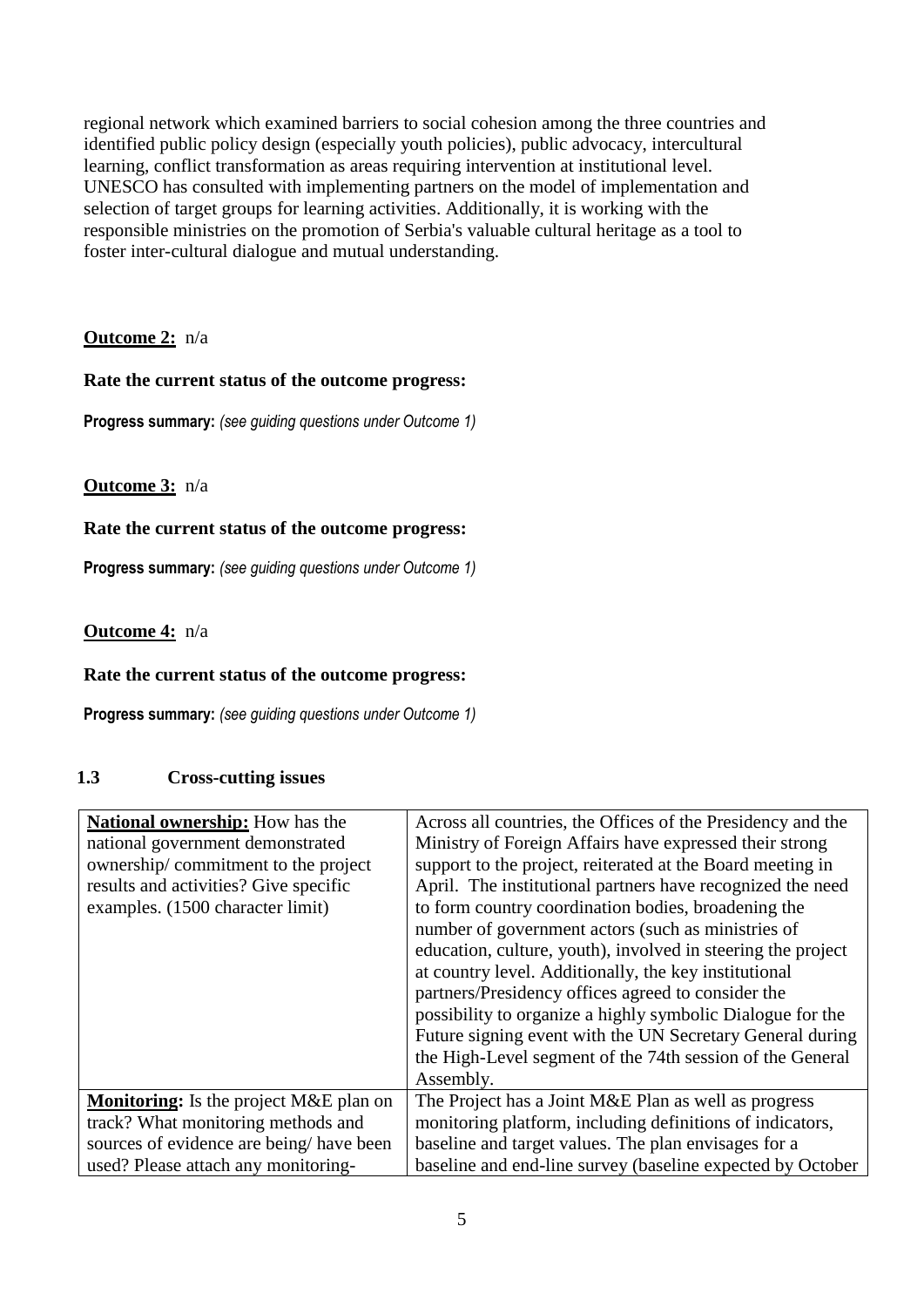| related reports for the reporting period.<br>(1500 character limit)?<br><b>Evaluation:</b> Provide an update on the<br>preparations for the external evaluation<br>for the project, especially if within last 6<br>months of implementation or final report.<br>Confirm available budget for evaluation.<br>(1500 character limit) | 2019) and an independent final evaluation report. The<br>monitoring platform is populated quarterly by project<br>coordinators, using in-country reporting mechanisms.<br>Additionally, the project is developing joint entry and exit<br>questionnaires for capacity building and dialogue events.<br>N/a                                                                                                                                                                                                                                                                                                                                                                                          |
|------------------------------------------------------------------------------------------------------------------------------------------------------------------------------------------------------------------------------------------------------------------------------------------------------------------------------------|-----------------------------------------------------------------------------------------------------------------------------------------------------------------------------------------------------------------------------------------------------------------------------------------------------------------------------------------------------------------------------------------------------------------------------------------------------------------------------------------------------------------------------------------------------------------------------------------------------------------------------------------------------------------------------------------------------|
| <b>Catalytic effects (financial):</b> Did the<br>project lead to any specific non-PBF<br>funding commitments? If yes, from<br>whom and how much? If not, have any<br>specific attempts been made to attract<br>additional financial contributions to the<br>project and beyond? (1500 character limit)                             | To support implementation of the life skills building<br>programme for 160 young people, UNICEF in Serbia has<br>decided to contribute with additional funds for the<br>UPSHIFT programme. The amount of additional funds is<br>52,415.23 USD.                                                                                                                                                                                                                                                                                                                                                                                                                                                      |
| Catalytic effects (non-financial): Did<br>the project create favourable conditions<br>for additional peacebuilding activities by<br>Government/ other donors? If yes, please<br>specify. (1500 character limit)                                                                                                                    | This joint project aspires to affect the creation and/or<br>increase of government (regional) funding towards social<br>cohesion and trust building projects among the three<br>countries.                                                                                                                                                                                                                                                                                                                                                                                                                                                                                                          |
| <b>Exit strategy/ sustainability:</b> What steps<br>have been taken to prepare for end of<br>project and help ensure sustainability of<br>the project results beyond PBF support<br>for this project? (1500 character limit)                                                                                                       | Overall, almost all activities are implemented in close<br>coordination and direct participation of government<br>partners. The socio-emotional skills methodology is<br>already mainstreamed both in formal and non-formal<br>educational environments in Montenegro, and will<br>continue even after PBF support ends. Further networking<br>of young diplomats is embedded in the international school<br>for young diplomats of the Montenegrin Ministry of<br>Foreign Affairs. In BiH, partnering with higher education<br>institutions in capacity development of teachers and youth<br>ensures transfer of knowledge and interest-based approach<br>that warrants longevity of intervention. |
| <b>Risk taking:</b> Describe how the project<br>has responded to risks that threatened the<br>achievement of results. Identify any new<br>risks that have emerged since the last<br>report. (1500 character limit)                                                                                                                 | The busy political agenda of the key political stakeholders<br>continues to be a high impact risk for the project. The<br>Peace and Development Unit BiH and RC Offices are<br>maintaining constant liaison to ensure interrupted<br>engagement.                                                                                                                                                                                                                                                                                                                                                                                                                                                    |
| <b>Gender equality:</b> In the reporting<br>period, which activities have taken place<br>with a specific focus on addressing issues<br>of gender equality or women's<br>empowerment? (1500 character limit)                                                                                                                        | Youth dialogues methodology features a session on gender<br>equality, which will be discussed within country and UN-<br>based contexts across all events. In Montenegro, the<br>prepared training programme for women's empowerment<br>for leadership focuses on gender equality and participation,<br>social cohesion, advocacy and project design and<br>implementation.                                                                                                                                                                                                                                                                                                                          |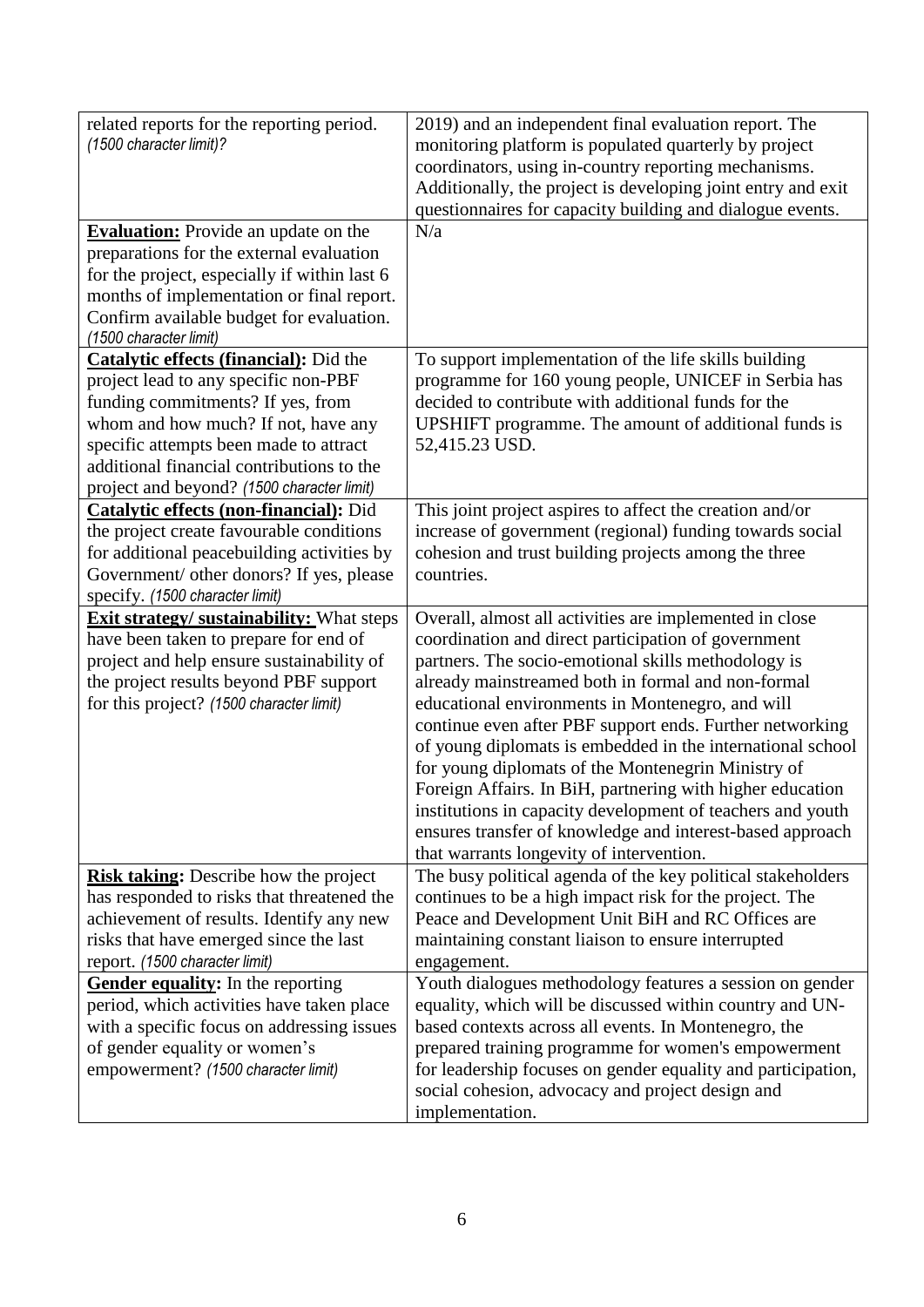| <b>Other:</b> Are there any other issues<br>concerning project implementation that<br>you want to share, including any capacity<br>needs of the recipient organizations?<br>(1500 character limit) | Recognizing the complexity of joint multi-country and<br>multi-agency projects, UNDP BiH developed the SOP doc-<br>ument in the project design phase, which was broadly con-<br>sulted among teams and remains a living document to en-<br>sure coherence and consistency for joint project's opera-<br>tions. Additionally, country project teams are meeting reg-<br>ularly, while project coordinators are meeting bi-weekly to<br>discuss updates and any coordination matters. |
|----------------------------------------------------------------------------------------------------------------------------------------------------------------------------------------------------|-------------------------------------------------------------------------------------------------------------------------------------------------------------------------------------------------------------------------------------------------------------------------------------------------------------------------------------------------------------------------------------------------------------------------------------------------------------------------------------|
|                                                                                                                                                                                                    | Additionally, the Joint Programme will make every effort<br>to invite and include youth from Croatia to participate in<br>regional events envisaged by the programme. The compe-<br>tent bodies in Croatia will be duly consulted on this ap-<br>proach.                                                                                                                                                                                                                            |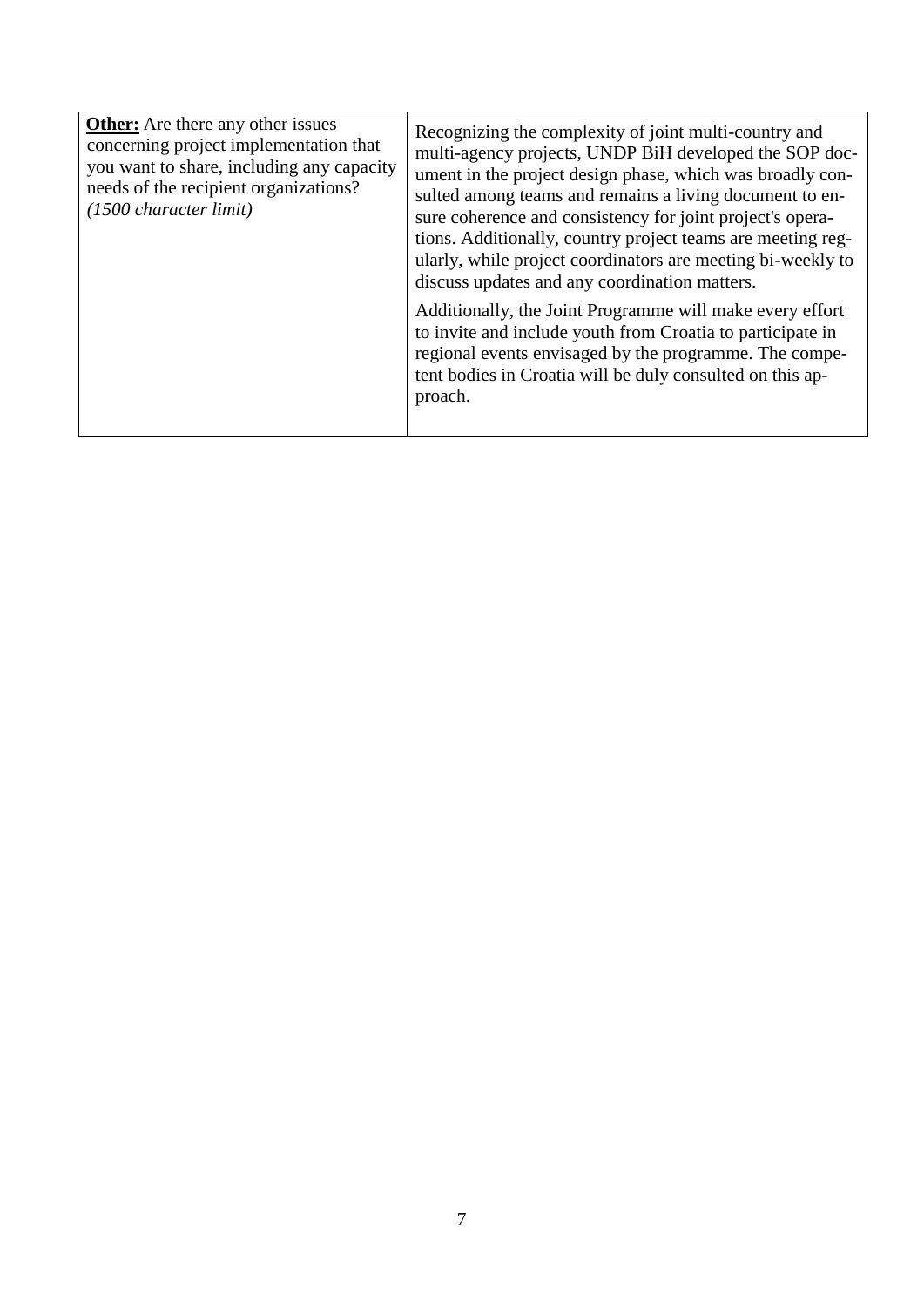**1.3 INDICATOR BASED PERFORMANCE ASSESSMENT***: Using the Project Results Framework as per the approved project document or any amendments- provide an update on the achievement of key indicators at both the outcome and output level in the table below (if your project has more indicators than provided in the table, select the most relevant ones with most relevant progress to highlight). Where it has not been possible to collect data on indicators, state this and provide any explanation.* Provide gender and age disaggregated data. (300 characters max per entry)

|                  | <b>Performance</b>             | <b>Indicator</b> | End of           | <b>Current indicator</b> | <b>Reasons for Variance/ Delay</b>       | <b>Adjustment of</b> |
|------------------|--------------------------------|------------------|------------------|--------------------------|------------------------------------------|----------------------|
|                  | <b>Indicators</b>              | <b>Baseline</b>  | project          | progress                 | (if any)                                 | target (if any)      |
|                  |                                |                  | <b>Indicator</b> |                          |                                          |                      |
|                  |                                |                  | <b>Target</b>    |                          |                                          |                      |
| <b>Outcome 1</b> | Indicator 1.1                  | 89, out of       | Improved         | 2019 data will be        |                                          |                      |
| Stability and    | Rank of Bosnia                 | 163              | ranking          | published on 20          |                                          |                      |
| trust in the     | and Herzegovina in             | countries.       |                  | June.                    |                                          |                      |
| region, and      | the 2018 Global                |                  |                  |                          |                                          |                      |
| especially in    | Peace Index.                   |                  |                  |                          |                                          |                      |
| BiH, are         | Indicator 1.2                  | Low overall      | 50% of           | n/a                      | Insufficient number of activities with   |                      |
| enhanced.        | $\left  \right $<br>Percentage | level of trust   | surveyed         |                          | youth in all countries to compile and    |                      |
|                  | indicating<br>youth            | between          | youth,           |                          | evaluate comprehensive data. Baseline    |                      |
|                  | higher levels of               | youth of         | particularly in  |                          | information will be available in October |                      |
|                  | trust towards other            | different        | <b>BIH</b>       |                          | 2019. Additionally, the joint programme  |                      |
|                  | ethnic groups in               | ethnicities      | (including)      |                          | will benefit from data generated through |                      |
|                  | the region.                    |                  | youth who are    |                          | regional youth research, commissioned    |                      |
|                  |                                |                  | direct project   |                          | by the UN Albania joint project.         |                      |
|                  |                                |                  | beneficiaries)   |                          |                                          |                      |
|                  |                                |                  | report           |                          |                                          |                      |
|                  |                                |                  | increased trust  |                          |                                          |                      |
|                  |                                |                  | toward           |                          |                                          |                      |
|                  |                                |                  | members of       |                          |                                          |                      |
|                  |                                |                  | other            |                          |                                          |                      |
|                  |                                |                  | ethnicities      |                          |                                          |                      |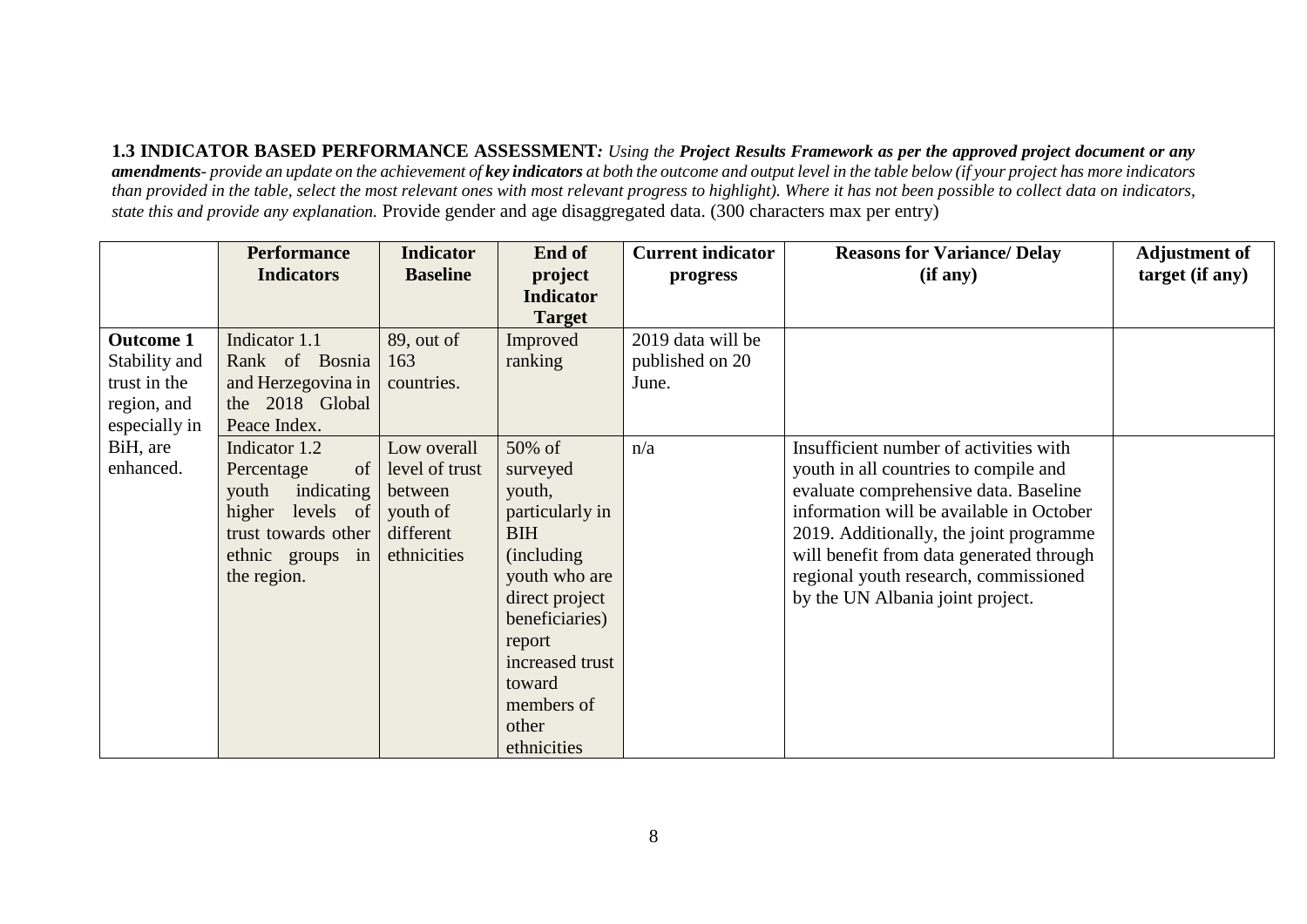|               | <b>Performance</b>   | <b>Indicator</b> | End of                  | <b>Current indicator</b> | <b>Reasons for Variance/ Delay</b> | <b>Adjustment of</b> |
|---------------|----------------------|------------------|-------------------------|--------------------------|------------------------------------|----------------------|
|               | <b>Indicators</b>    | <b>Baseline</b>  | project                 | progress                 | (if any)                           | target (if any)      |
|               |                      |                  | <b>Indicator</b>        |                          |                                    |                      |
|               |                      |                  | <b>Target</b>           |                          |                                    |                      |
|               | Indicator 1.3        | Low overall      | Increased               | n/a                      | As above.                          |                      |
|               | Level<br>of          | levels of        | level of cross-         |                          |                                    |                      |
|               | collaboration<br>to  | cross-country    | country                 |                          |                                    |                      |
|               | address<br>mistrust  | collaboration    | collaboration           |                          |                                    |                      |
|               | and social divides   | addressing       | to address              |                          |                                    |                      |
|               | citizens<br>between  | mistrust and     | mistrust and            |                          |                                    |                      |
|               | different<br>from    | social divides   | social divides          |                          |                                    |                      |
|               | the<br>in<br>groups  | (BiH vis-a-      | between                 |                          |                                    |                      |
|               | participating        | <b>vis</b>       | citizens,               |                          |                                    |                      |
|               | countries,<br>with   | neighboring      | manifested              |                          |                                    |                      |
|               | their<br>in<br>peers | countries).      | through at              |                          |                                    |                      |
|               | Bosnia<br>and        |                  | least 20                |                          |                                    |                      |
|               | Herzegovina.         |                  | sustainable             |                          |                                    |                      |
|               |                      |                  | social                  |                          |                                    |                      |
|               |                      |                  | cohesion                |                          |                                    |                      |
|               |                      |                  | partnerships            |                          |                                    |                      |
|               |                      |                  | generated as a          |                          |                                    |                      |
|               |                      |                  | result of the           |                          |                                    |                      |
|               |                      |                  | programme.              |                          |                                    |                      |
| Output 1.1    | Indicator 1.1.1      | Insufficient     | At least 1900,          | Skill building           |                                    |                      |
| Different     | Number of people     | number of        | as follows: $(i)$       | training for 151         |                                    |                      |
| groups in the | (teachers, youth,    | people           | 800                     | young people aged        |                                    |                      |
| countries of  | women, journalists   | (particularly)   | adolescents             | $15-24$ (42 male,        |                                    |                      |
| the region,   | and editors, sex-    | teachers,        | $(10-18 \text{ years})$ | 109 female). Two-        |                                    |                      |
| and youth in  | gender-<br>and       | youth and        | old); (ii) 800          | day training on          |                                    |                      |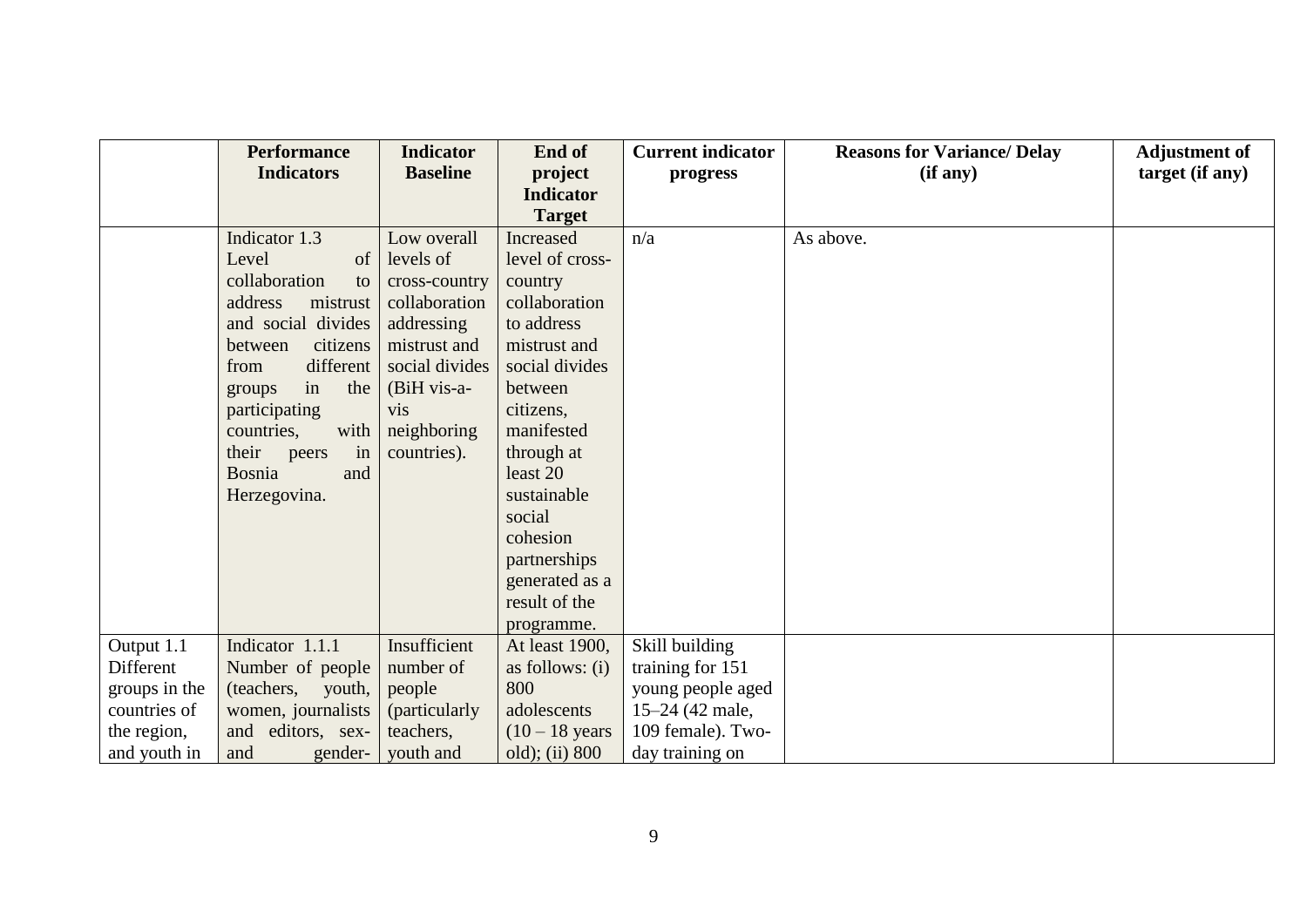|                 | <b>Performance</b>  | <b>Indicator</b> | End of                  | <b>Current indicator</b> | <b>Reasons for Variance/ Delay</b>   | <b>Adjustment of</b> |
|-----------------|---------------------|------------------|-------------------------|--------------------------|--------------------------------------|----------------------|
|                 | <b>Indicators</b>   | <b>Baseline</b>  | project                 | progress                 | (if any)                             | target (if any)      |
|                 |                     |                  | <b>Indicator</b>        |                          |                                      |                      |
|                 |                     |                  | <b>Target</b>           |                          |                                      |                      |
| particular,     | disaggregated)      | women)           | young people            | volunteerism for         |                                      |                      |
| acquire and     | from participating  | capacitated      | $(18-30 \text{ years})$ | 20 participants (3)      |                                      |                      |
| practise skills | 4 countries with    | to support       | old) among              | male and 17              |                                      |                      |
| to help break   | increased           | social           | whom $50\%$             | female out of            |                                      |                      |
| stereotypes     | knowledge<br>and    | cohesion in      | women; (iii)            | female participants      |                                      |                      |
| and             | skills to<br>bridge | the region.      | 200 teachers,           | 7 were adults and        |                                      |                      |
| constructivel   | social divides.     |                  | among whom              | $10$ young).             |                                      |                      |
| y interact      |                     |                  | 50% women               |                          |                                      |                      |
| across          |                     |                  | and (iv) $120$          |                          |                                      |                      |
| divides.        |                     |                  | journalists             |                          |                                      |                      |
|                 |                     |                  | and editors             |                          |                                      |                      |
|                 | Indicator 1.1.2     | n/a              | At least 50%            | n/a                      | Too early in project implementation. |                      |
|                 | Number<br>of        |                  | of all                  |                          |                                      |                      |
|                 | stakeholders<br>who |                  | stakeholders            |                          |                                      |                      |
|                 | apply the acquired  |                  | (in various             |                          |                                      |                      |
|                 | skills<br>and       |                  | target groups)          |                          |                                      |                      |
|                 | knowledge in their  |                  | apply the               |                          |                                      |                      |
|                 | follow-up work as   |                  | skills and              |                          |                                      |                      |
|                 | a result of the     |                  | knowledge               |                          |                                      |                      |
|                 | programme           |                  | acquired                |                          |                                      |                      |
|                 | support.            |                  | through the             |                          |                                      |                      |
|                 |                     |                  | programme in            |                          |                                      |                      |
|                 |                     |                  | their follow-           |                          |                                      |                      |
|                 |                     |                  | up work.                |                          |                                      |                      |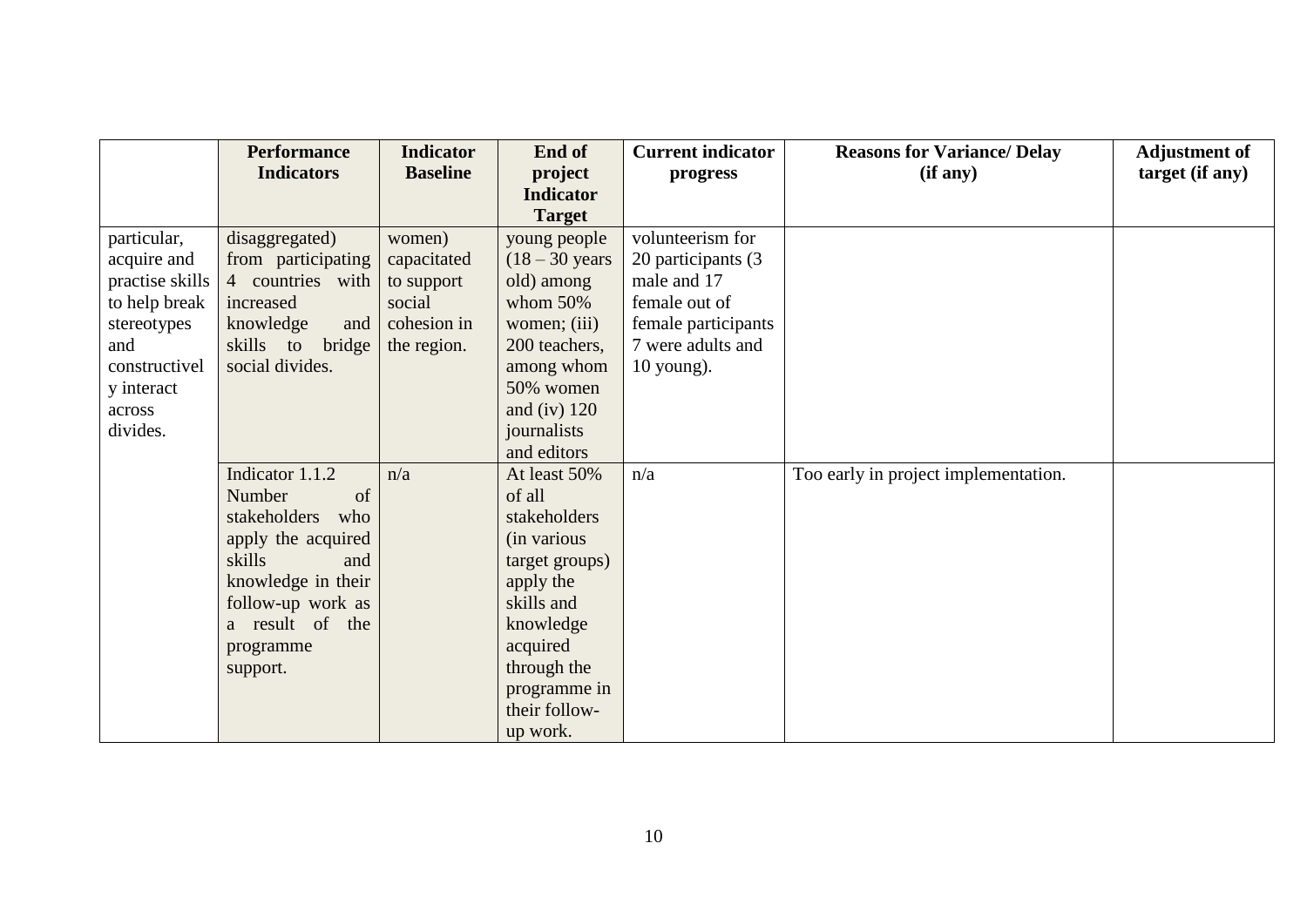|               | <b>Performance</b>   | <b>Indicator</b> | End of           | <b>Current indicator</b> | <b>Reasons for Variance/ Delay</b> | <b>Adjustment of</b> |
|---------------|----------------------|------------------|------------------|--------------------------|------------------------------------|----------------------|
|               | <b>Indicators</b>    | <b>Baseline</b>  | project          | progress                 | (if any)                           | target (if any)      |
|               |                      |                  | <b>Indicator</b> |                          |                                    |                      |
|               |                      |                  | <b>Target</b>    |                          |                                    |                      |
| Output 1.2    | Indicator 1.2.1      | 600 people in    | At least 1,600   | 120 youth (68 F,         | As above.                          |                      |
| Citizens from | Total number of      | the national     | people           | 52 M) identified         |                                    |                      |
| different     | people               | platform         | (among whom      | social cohesion          |                                    |                      |
| groups        | (particularly        | events in        | at least 800     | priorities from          |                                    |                      |
| jointly       | youth)<br>from       | Bosnia and       | youth and        | their perspective.       |                                    |                      |
| identify and  | participating        | Herzegovina.     | women) from      | 22 alumna (11            |                                    |                      |
| implement     | countries<br>who     |                  | participating    | women/11 men)            |                                    |                      |
| actions that  | meaningfully         |                  | countries        | participants from        |                                    |                      |
| promote       | engage in<br>and     |                  | engage in and    | participating            |                                    |                      |
| social        | contribute<br>to     |                  | contribute to    | countries brought        |                                    |                      |
| cohesion in   | identification<br>of |                  | identification   | together in order to     |                                    |                      |
| the region,   | social<br>cohesion   |                  | of regional      | contribute to            |                                    |                      |
| especially in | barriers<br>and      |                  | social           | methodology and          |                                    |                      |
| Bosnia and    | priorities for the 3 |                  | cohesion         | identification of        |                                    |                      |
| Herzegovina.  | countries            |                  | barriers and     | potential risks for      |                                    |                      |
|               |                      |                  | priorities.      | delivering further       |                                    |                      |
|               |                      |                  |                  | regional cohesion.       |                                    |                      |
|               | Indicator 1.2.2      | n/a              | At least 20      | n/a                      | As above.                          |                      |
|               | Total number of      |                  | broad-based      |                          |                                    |                      |
|               | dialogue platforms   |                  | social           |                          |                                    |                      |
|               | (gender balanced)    |                  | cohesion         |                          |                                    |                      |
|               | bringing<br>together |                  | dialogue         |                          |                                    |                      |
|               | political<br>leaders |                  | platform         |                          |                                    |                      |
|               | and<br>various       |                  | events           |                          |                                    |                      |
|               | stakeholders from    |                  | (gender          |                          |                                    |                      |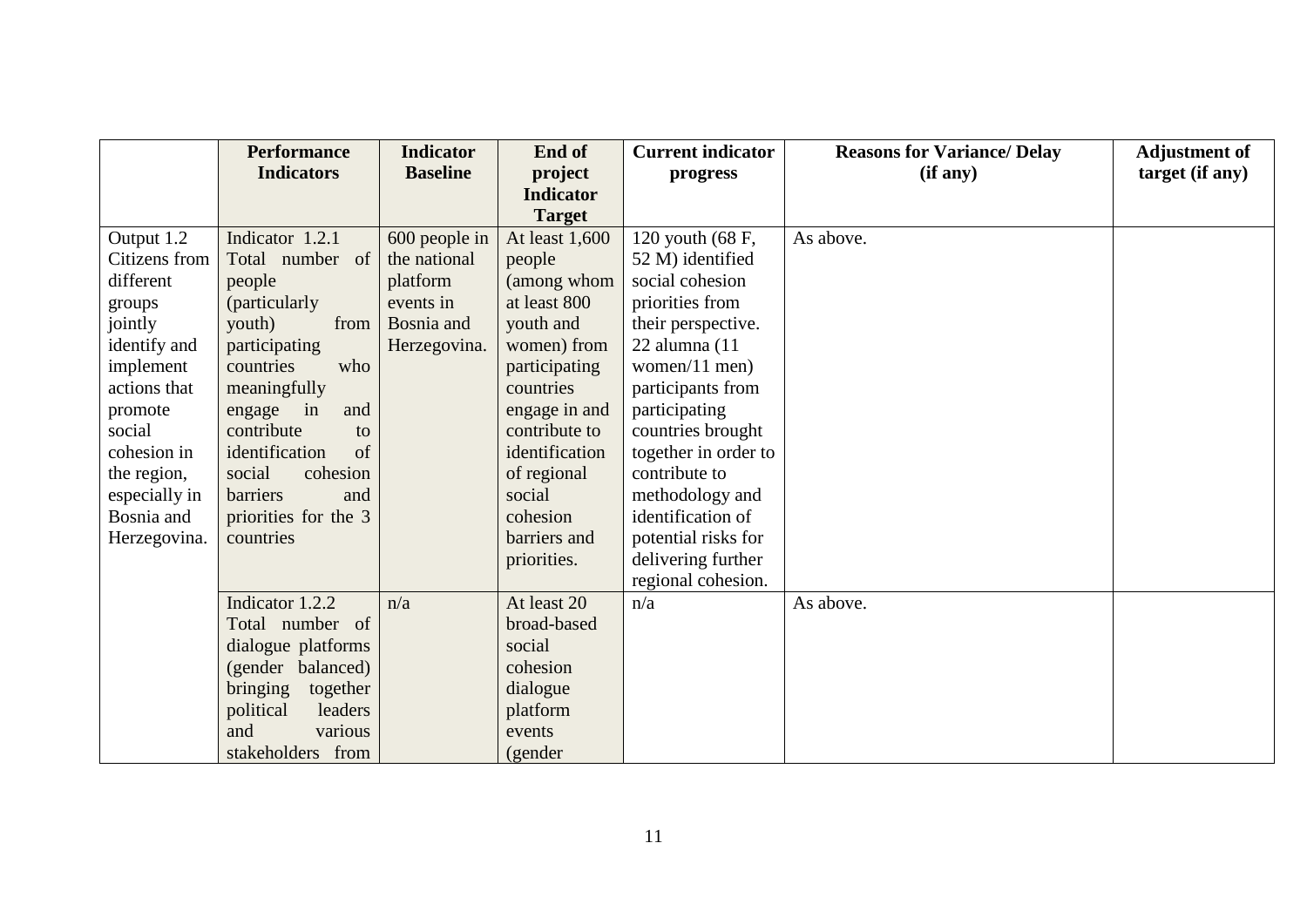|              | <b>Performance</b>   | <b>Indicator</b> | End of           | <b>Current indicator</b> | <b>Reasons for Variance/ Delay</b> | <b>Adjustment of</b> |
|--------------|----------------------|------------------|------------------|--------------------------|------------------------------------|----------------------|
|              | <b>Indicators</b>    | <b>Baseline</b>  | project          | progress                 | (if any)                           | target (if any)      |
|              |                      |                  | <b>Indicator</b> |                          |                                    |                      |
|              |                      |                  | <b>Target</b>    |                          |                                    |                      |
|              | the 4 participating  |                  | balanced)        |                          |                                    |                      |
|              | countries in joint   |                  | bringing         |                          |                                    |                      |
|              | discussions on how   |                  | together         |                          |                                    |                      |
|              | to strengthen social |                  | political        |                          |                                    |                      |
|              | cohesion in the      |                  | leaders and      |                          |                                    |                      |
|              | region.              |                  | various          |                          |                                    |                      |
|              |                      |                  | stakeholders     |                          |                                    |                      |
|              |                      |                  | from the 4       |                          |                                    |                      |
|              |                      |                  | participating    |                          |                                    |                      |
|              |                      |                  | countries.       |                          |                                    |                      |
| Output 1.3   | Indicator 1.3.1      | UN agencies      | At least 4       | n/a                      | As above.                          |                      |
| Policy       | Number<br>of         | in the           | inter-           |                          |                                    |                      |
| recommendat  | effective advocacy   | participating    | connected and    |                          |                                    |                      |
| ions to      | channels (engaging   | countries        | mutually-        |                          |                                    |                      |
| improve      | equal numbers of     | have             | reinforcing      |                          |                                    |                      |
| social       | both<br>sexes)       | deployed         | advocacy         |                          |                                    |                      |
| cohesion in  | leveraging political | successful       | channels help    |                          |                                    |                      |
| the region   | and public support   | advocacy         | leverage         |                          |                                    |                      |
| are          | within               | efforts to       | political and    |                          |                                    |                      |
| effectively  | participating        | promote          | public support   |                          |                                    |                      |
| advocated    | countries<br>for     | social           | for              |                          |                                    |                      |
| for, and     | of a<br>endorsement  | cohesion.        | endorsement      |                          |                                    |                      |
| endorsed by, | social<br>cohesion   |                  | of social        |                          |                                    |                      |
| authorities  | policy               |                  | cohesion         |                          |                                    |                      |
|              | recommendations.     |                  | policy           |                          |                                    |                      |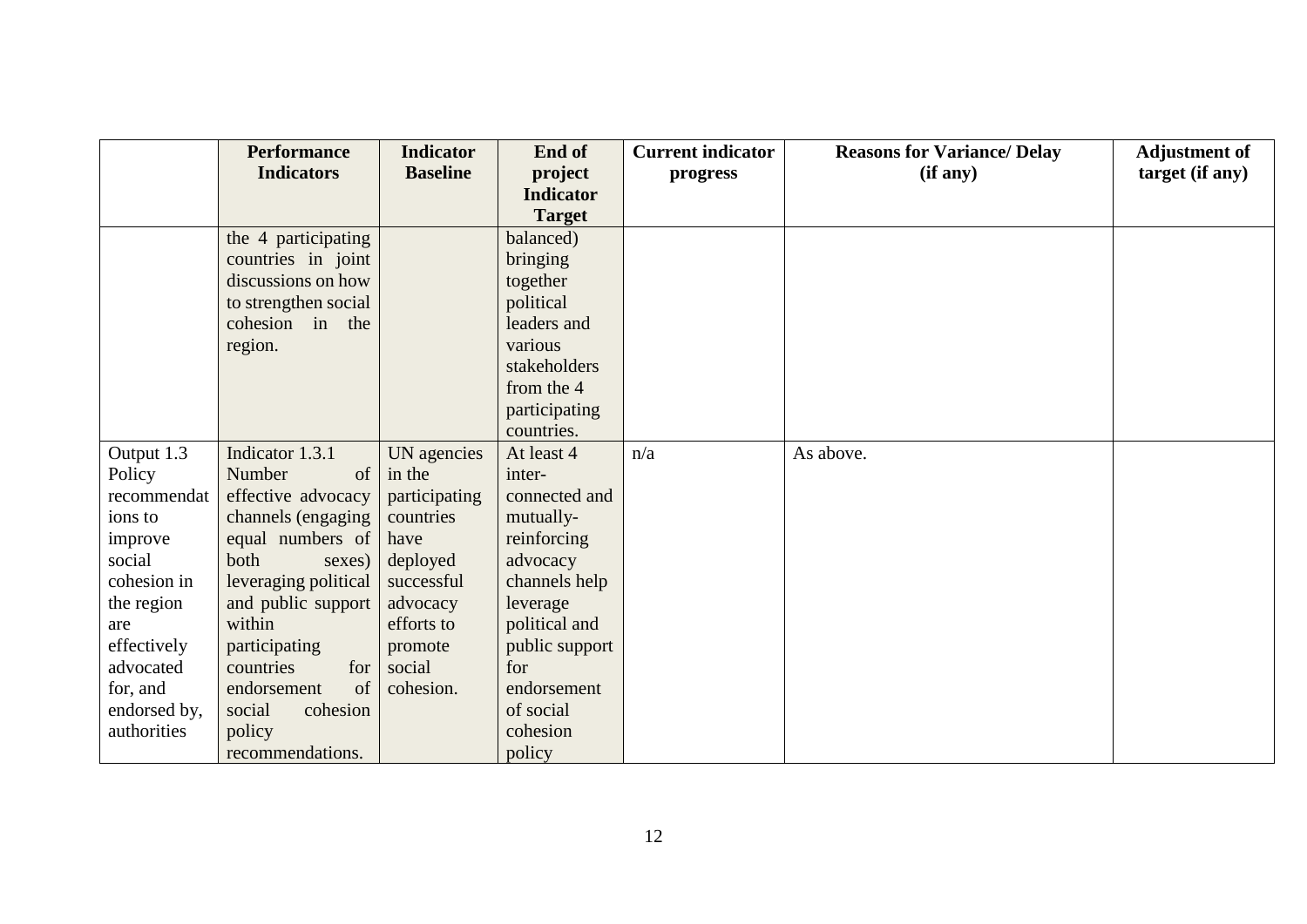|               | <b>Performance</b>  | <b>Indicator</b> | End of           | <b>Current indicator</b> | <b>Reasons for Variance/ Delay</b> | <b>Adjustment of</b> |
|---------------|---------------------|------------------|------------------|--------------------------|------------------------------------|----------------------|
|               | <b>Indicators</b>   | <b>Baseline</b>  | project          | progress                 | (if any)                           | target (if any)      |
|               |                     |                  | <b>Indicator</b> |                          |                                    |                      |
|               |                     |                  | <b>Target</b>    |                          |                                    |                      |
| and relevant  |                     |                  | recommendati     |                          |                                    |                      |
| stakeholders. |                     |                  | ons,             |                          |                                    |                      |
|               |                     |                  | including: (i)   |                          |                                    |                      |
|               |                     |                  | UN-led           |                          |                                    |                      |
|               |                     |                  | discussions      |                          |                                    |                      |
|               |                     |                  | with political   |                          |                                    |                      |
|               |                     |                  | leaders and      |                          |                                    |                      |
|               |                     |                  | policy-          |                          |                                    |                      |
|               |                     |                  | makers; (ii)     |                          |                                    |                      |
|               |                     |                  | regional         |                          |                                    |                      |
|               |                     |                  | dialogue         |                          |                                    |                      |
|               |                     |                  | platform; (iii)  |                          |                                    |                      |
|               |                     |                  | civil society    |                          |                                    |                      |
|               | Indicator 1.3.2     | n/a              | At least 5       | n/a                      | As above.                          |                      |
|               | Number of social    |                  | policy           |                          |                                    |                      |
|               | cohesion<br>policy  |                  | recommendati     |                          |                                    |                      |
|               | recommendations     |                  | ons formally     |                          |                                    |                      |
|               | voiced through the  |                  | endorsed by      |                          |                                    |                      |
|               | regional dialogue   |                  | authorities      |                          |                                    |                      |
|               | platform that are   |                  | and the          |                          |                                    |                      |
|               | endorsed<br>by      |                  | international    |                          |                                    |                      |
|               | authorities<br>and  |                  | community.       |                          |                                    |                      |
|               | international       |                  |                  |                          |                                    |                      |
|               | community<br>and    |                  |                  |                          |                                    |                      |
|               | contribute to their |                  |                  |                          |                                    |                      |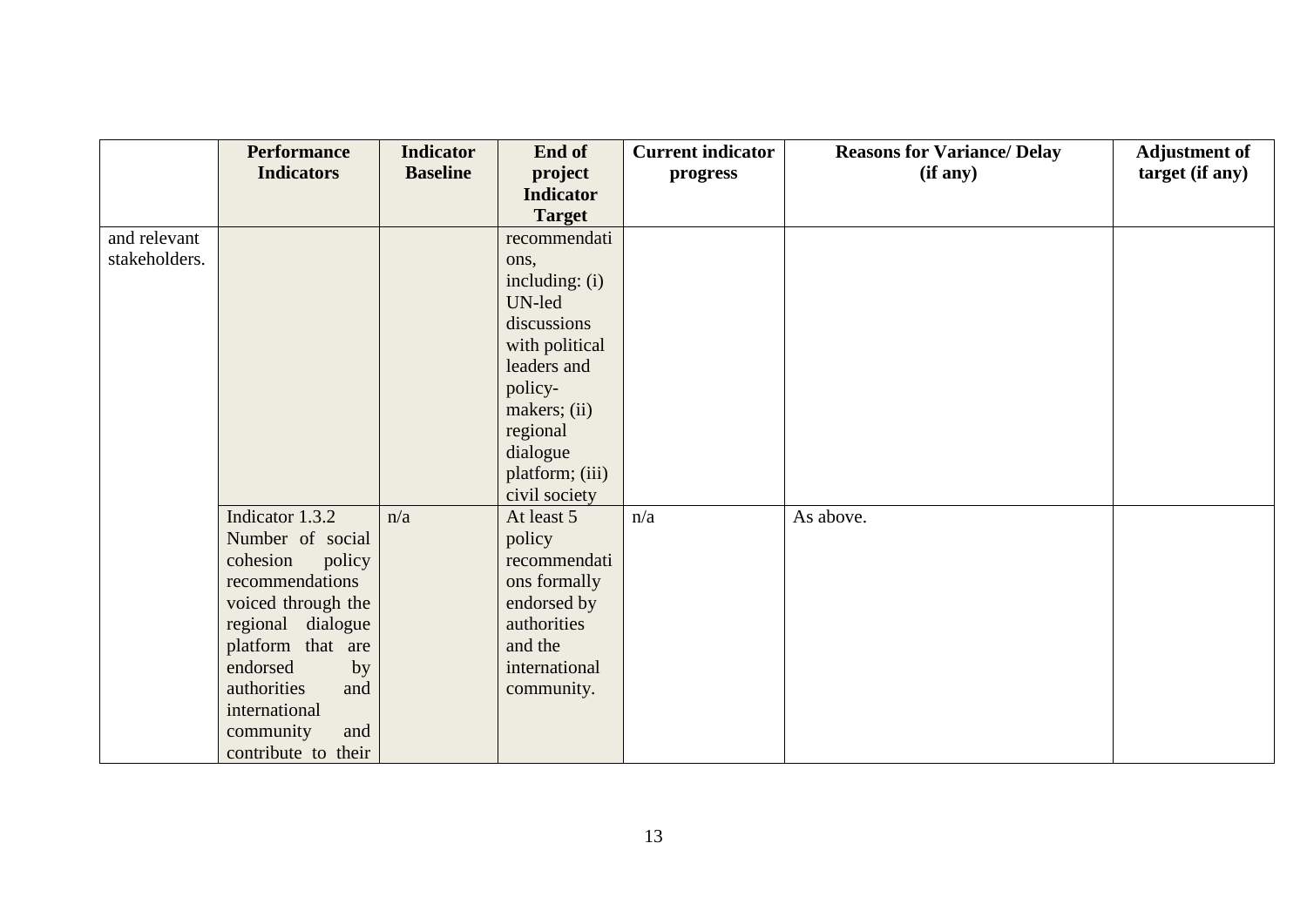|                  | <b>Performance</b><br><b>Indicators</b> | <b>Indicator</b><br><b>Baseline</b> | End of<br>project<br><b>Indicator</b><br><b>Target</b> | <b>Current indicator</b><br>progress | <b>Reasons for Variance/ Delay</b><br>(if any) | <b>Adjustment of</b><br>target (if any) |
|------------------|-----------------------------------------|-------------------------------------|--------------------------------------------------------|--------------------------------------|------------------------------------------------|-----------------------------------------|
|                  | effective follow-up<br>implementation.  |                                     |                                                        |                                      |                                                |                                         |
| Output 1.4       | Indicator 1.4.1                         |                                     |                                                        |                                      |                                                |                                         |
|                  | Indicator 1.4.2                         |                                     |                                                        |                                      |                                                |                                         |
| <b>Outcome 2</b> | Indicator 2.1                           |                                     |                                                        |                                      |                                                |                                         |
|                  | Indicator 2.2                           |                                     |                                                        |                                      |                                                |                                         |
|                  | Indicator 2.3                           |                                     |                                                        |                                      |                                                |                                         |
| Output 2.1       | Indicator 2.1.1                         |                                     |                                                        |                                      |                                                |                                         |
|                  | Indicator 2.1.2                         |                                     |                                                        |                                      |                                                |                                         |
| Output 2.2       | Indicator 2.2.1                         |                                     |                                                        |                                      |                                                |                                         |
|                  | Indicator 2.2.2                         |                                     |                                                        |                                      |                                                |                                         |
| Output 2.3       | Indicator 2.3.1                         |                                     |                                                        |                                      |                                                |                                         |
|                  | Indicator 2.3.2                         |                                     |                                                        |                                      |                                                |                                         |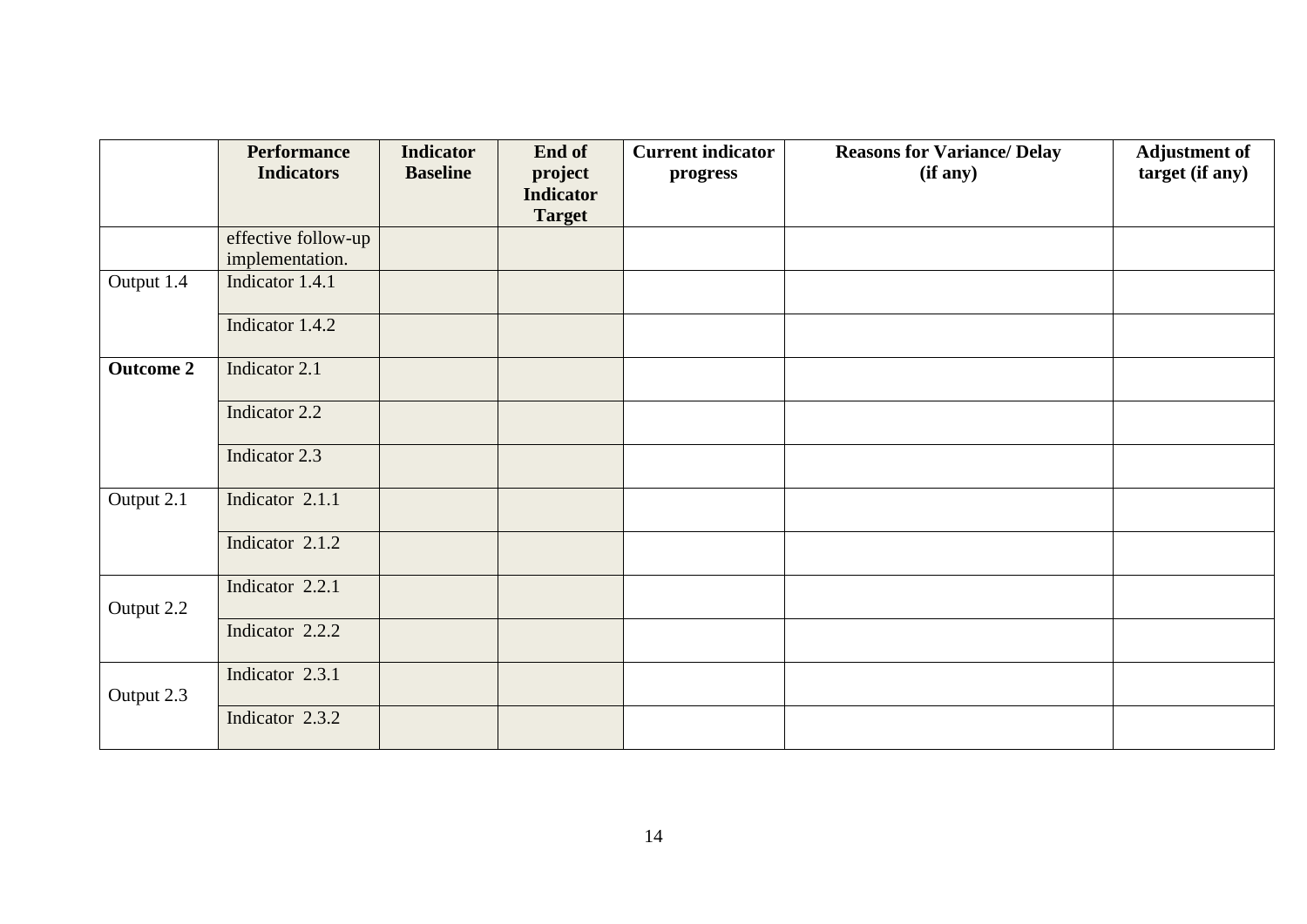|                  | <b>Performance</b><br><b>Indicators</b> | <b>Indicator</b><br><b>Baseline</b> | End of<br>project<br><b>Indicator</b><br><b>Target</b> | <b>Current indicator</b><br>progress | <b>Reasons for Variance/ Delay</b><br>(if any) | <b>Adjustment of</b><br>target (if any) |
|------------------|-----------------------------------------|-------------------------------------|--------------------------------------------------------|--------------------------------------|------------------------------------------------|-----------------------------------------|
| Output 2.4       | Indicator 2.4.1                         |                                     |                                                        |                                      |                                                |                                         |
|                  | Indicator 2.4.2                         |                                     |                                                        |                                      |                                                |                                         |
| <b>Outcome 3</b> | Indicator 3.1                           |                                     |                                                        |                                      |                                                |                                         |
|                  | Indicator 3.2                           |                                     |                                                        |                                      |                                                |                                         |
|                  | Indicator 3.3                           |                                     |                                                        |                                      |                                                |                                         |
| Output 3.1       | Indicator 3.1.1                         |                                     |                                                        |                                      |                                                |                                         |
|                  | Indicator 3.1.2                         |                                     |                                                        |                                      |                                                |                                         |
| Output 3.2       | Indicator 3.2.1                         |                                     |                                                        |                                      |                                                |                                         |
|                  | Indicator 3.2.2                         |                                     |                                                        |                                      |                                                |                                         |
| Output 3.3       | Indicator 3.3.1                         |                                     |                                                        |                                      |                                                |                                         |
|                  | Indicator 3.3.2                         |                                     |                                                        |                                      |                                                |                                         |
| Output 3.4       | Indicator 3.4.1                         |                                     |                                                        |                                      |                                                |                                         |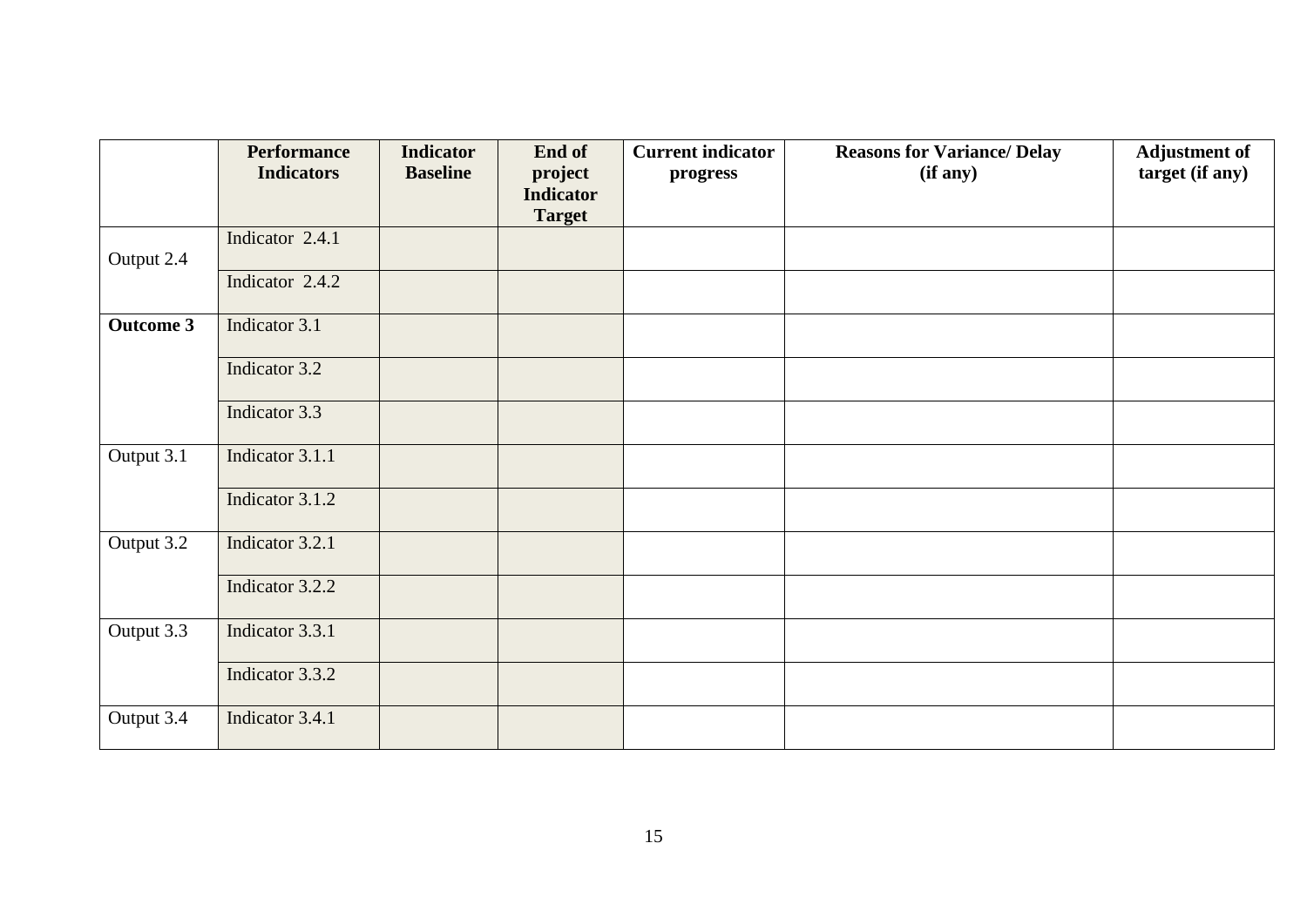|                  | <b>Performance</b><br><b>Indicators</b> | <b>Indicator</b><br><b>Baseline</b> | End of<br>project<br><b>Indicator</b><br><b>Target</b> | <b>Current indicator</b><br>progress | <b>Reasons for Variance/ Delay</b><br>(if any) | <b>Adjustment of</b><br>target (if any) |
|------------------|-----------------------------------------|-------------------------------------|--------------------------------------------------------|--------------------------------------|------------------------------------------------|-----------------------------------------|
|                  | Indicator 3.4.2                         |                                     |                                                        |                                      |                                                |                                         |
| <b>Outcome 4</b> | Indicator 4.1                           |                                     |                                                        |                                      |                                                |                                         |
|                  | Indicator 4.2                           |                                     |                                                        |                                      |                                                |                                         |
|                  | Indicator 4.3                           |                                     |                                                        |                                      |                                                |                                         |
| Output 4.1       | Indicator 4.1.1                         |                                     |                                                        |                                      |                                                |                                         |
|                  | Indicator 4.1.2                         |                                     |                                                        |                                      |                                                |                                         |
| Output 4.2       | Indicator 4.2.1                         |                                     |                                                        |                                      |                                                |                                         |
|                  | Indicator 4.2.2                         |                                     |                                                        |                                      |                                                |                                         |
| Output 4.3       | Indicator 4.3.1                         |                                     |                                                        |                                      |                                                |                                         |
|                  | Indicator 4.3.2                         |                                     |                                                        |                                      |                                                |                                         |
| Output 4.4       | Indicator 4.4.1                         |                                     |                                                        |                                      |                                                |                                         |
|                  | Indicator 4.4.2                         |                                     |                                                        |                                      |                                                |                                         |